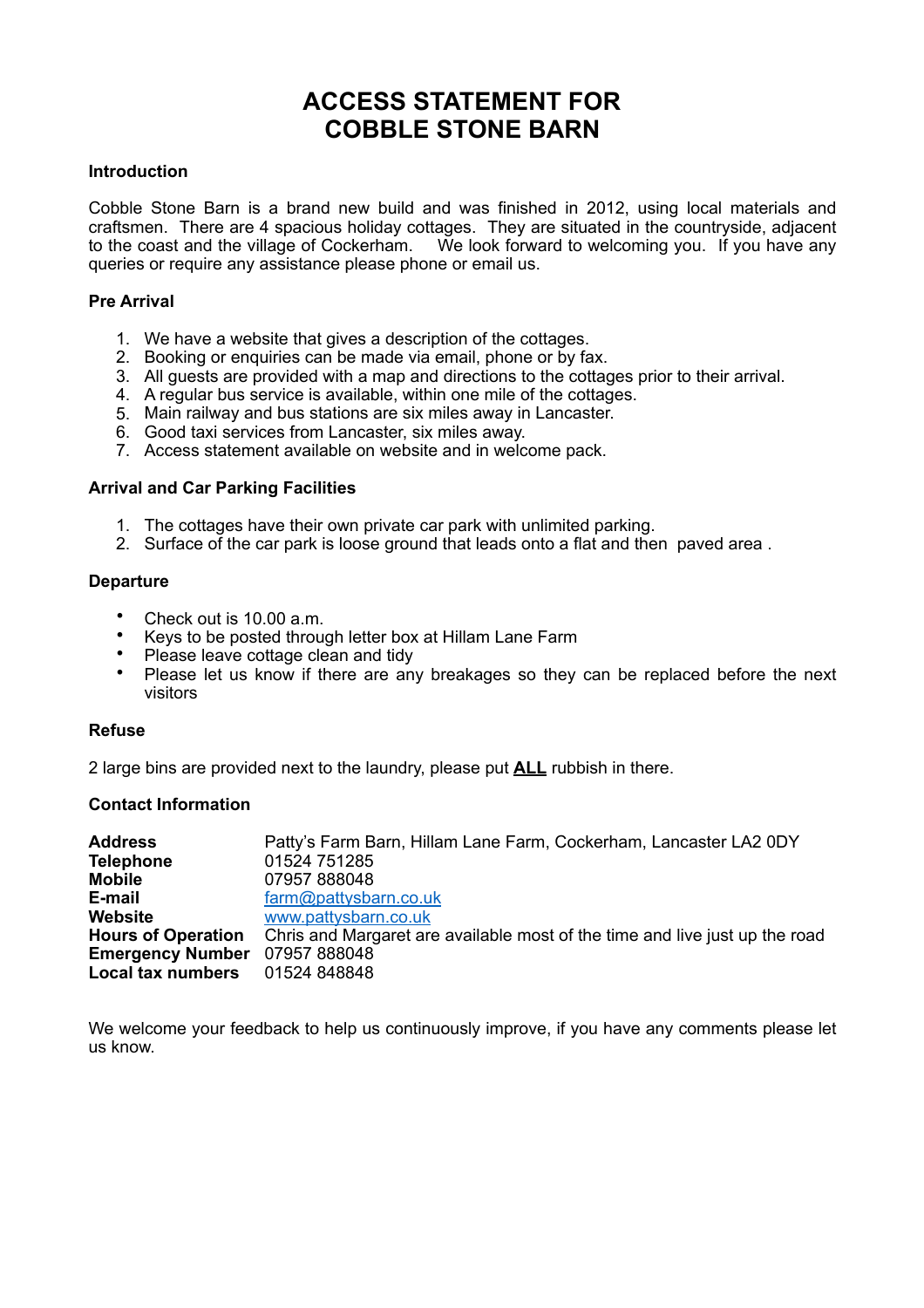# **Cobble Stone 1**

## **Main Entrance**

There is one main entrance, the key for the door is issued to guests on arrival. The front door is 86cm wide and hinged on the right.

From the front door you go into a porch where there is hanging space for coats and shoes. The floor covering is vinolay. There is an outside light.

## **Kitchen, Dining and Living Area**

The kitchen and dining areas are vinolay and the living area is carpet. The worktop height is 3' 1". Electric cooker and gas hob, 4 rings. Instructions for all appliances are available in the information pack. Dining table is rectangular in shape and extends out to seat 8 people with 6 wooden chairs, seat height 50cm. Leather settee, height of seat 1'  $7\frac{1}{2}$ ". TV and DVD player situated on the wall with remote control.

Lighting in ceiling, LED bulbs, underfloor heating and can be controlled in each room.

#### **Bathroom downstairs**

Toilet door 2' 8" wide and 6' 5" high. Bath height 1' 20  $\frac{1}{2}$ " with shower over bath.

#### **Double Bedroom downstairs**

King size bed – height 48cm

## **Twin Room downstairs**

Single bed – height 48cm

## **Double Bedroom upstairs**

Spacious double with King size bed height 48cm with **en-suite bathroom** with shower over bath. **Cupboard** with boiler, ironing board, iron, clothesmaid, stool, sweeping brush, bucket and mop, velux pole to open velux windows and step ladders.

## **Laundry Information**

A laundry is available just before Cobble Stone Barn with two front loader washing machines, 1 tumble dryer. Instructions are on the wall and it takes £1 coins. Written instructions are also available. The key is on the main key ring. We have tourist information leaflets in here.

- The cottages are non-smoking, smoke alarms are fitted and fire blankets provided.
- Mobile reception is good
- Wi-fi is also available
- Play barn is next to laundry and the key is on the main key ring.
- BBQ area, is at the other side of cobble stone barn, there is plenty of tables and forms to sit on with a large BBQ and it is under cover.
- Black knights parachute centre welcome you to watch the plane, parachutes come down, they also have a café where you can get hot drinks and food, usually open at weekends.
- Contact Chris on 07957888048 for carp Fishing
- Contact Paul on 07866046085 for bike hire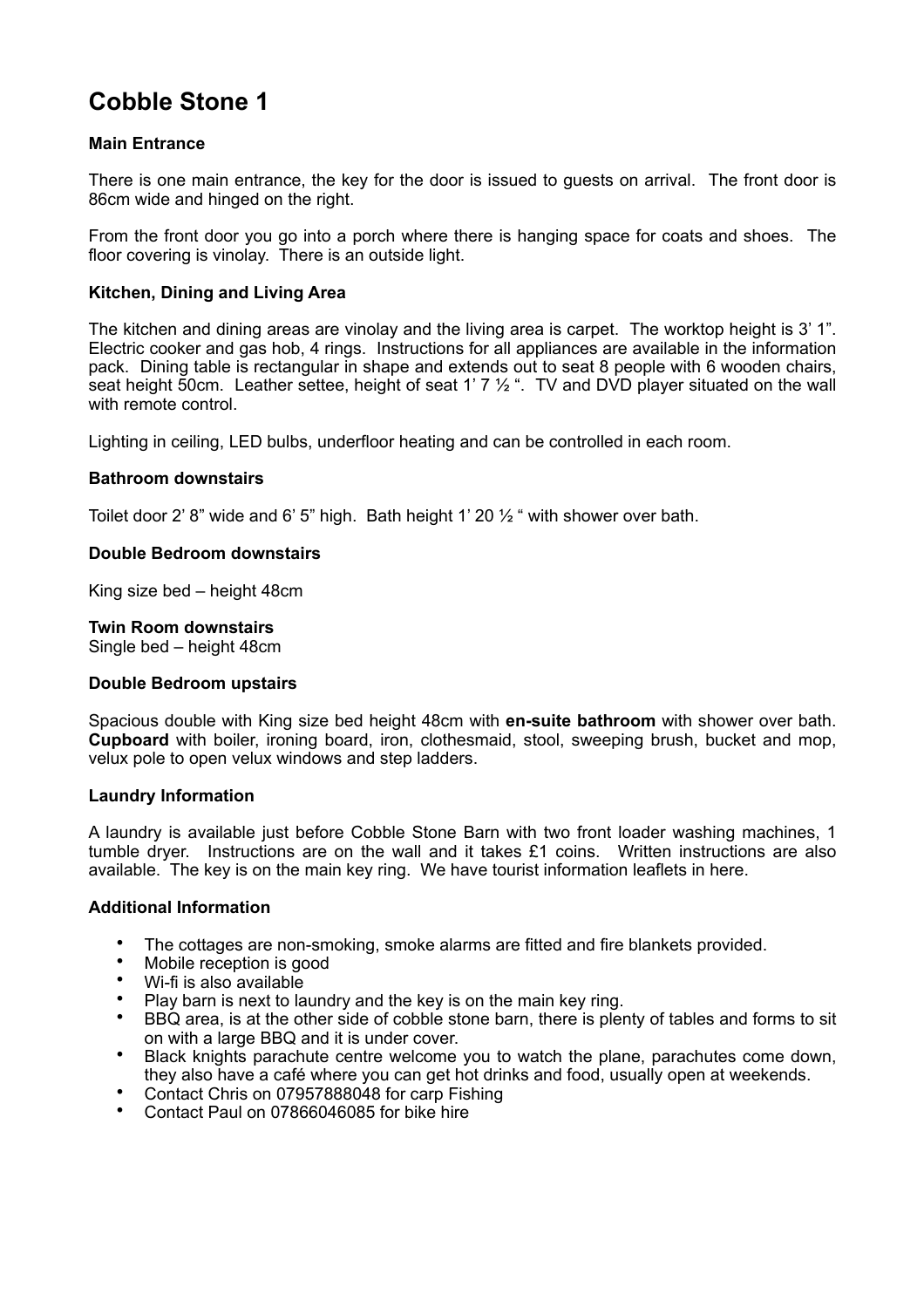# **Cobble Stone 2**

## **Main Entrance**

There is one main entrance, the key for the door is issued to guests on arrival. The front door is 86 cm wide and hinged on the right.

From the front door you go into a porch where there is hanging space for coats and shoes. The floor covering is vinyl. There is an outside light.

## **Kitchen, Dining and Living Area**

The kitchen and dining areas are vinyl and the living area is carpet. The worktop height is 3' 1". Electric cooker and gas hob, 4 rings. Instructions for all appliances are available in the information pack. Dining table is rectangular in shape and extends out to seat 8 people with 6 wooden chairs, seat height 50cm. Settee height of seat 1'  $7\frac{1}{2}$ ", chair and buffet stool. TV and DVD player situated on the wall with remote control.

Lighting in ceiling, LED bulbs, underfloor heating and can be controlled in each room.

#### **Bathroom downstairs**

Toilet door 2' 8" wide and 6' 5" high. Bath height 1' 20  $\frac{1}{2}$ " with shower over bath.

#### **Double Bedroom downstairs**

King size bed – height 48cm

## **Twin Room downstairs**

Single bed – height 48cm

#### **Double Bedroom upstairs**

Spacious double with King size bed height 48cm with **en-suite bathroom** with shower over bath. **Cupboard** with boiler, ironing board, iron, clothesmaid, stool, sweeping brush, bucket and mop, velux pole to open velux windows and step ladders.

## **Laundry Information**

A laundry is available just before Cobble Stone Barn with two front loader washing machines, 1 tumble dryer. Instructions are on the wall and it takes £1 coins. Written instructions are also available. The key is on the main key ring. We have tourist information leaflets in here.

- The cottages are non-smoking, smoke alarms are fitted and fire blankets provided.
- Mobile reception is good
- Wi-fi is also available
- Play barn is next to laundry and the key is on the main key ring.
- BBQ area, is at the other side of cobble stone barn, there is plenty of tables and forms to sit on with a large BBQ and it is under cover.
- Black knights parachute centre welcome you to watch the plane, parachutes come down, they also have a café where you can get hot drinks and food, usually open at weekends.
- Contact Chris on 07957888048 for Carp fishing
- Contact Paul on 07866046085 for Bike Hire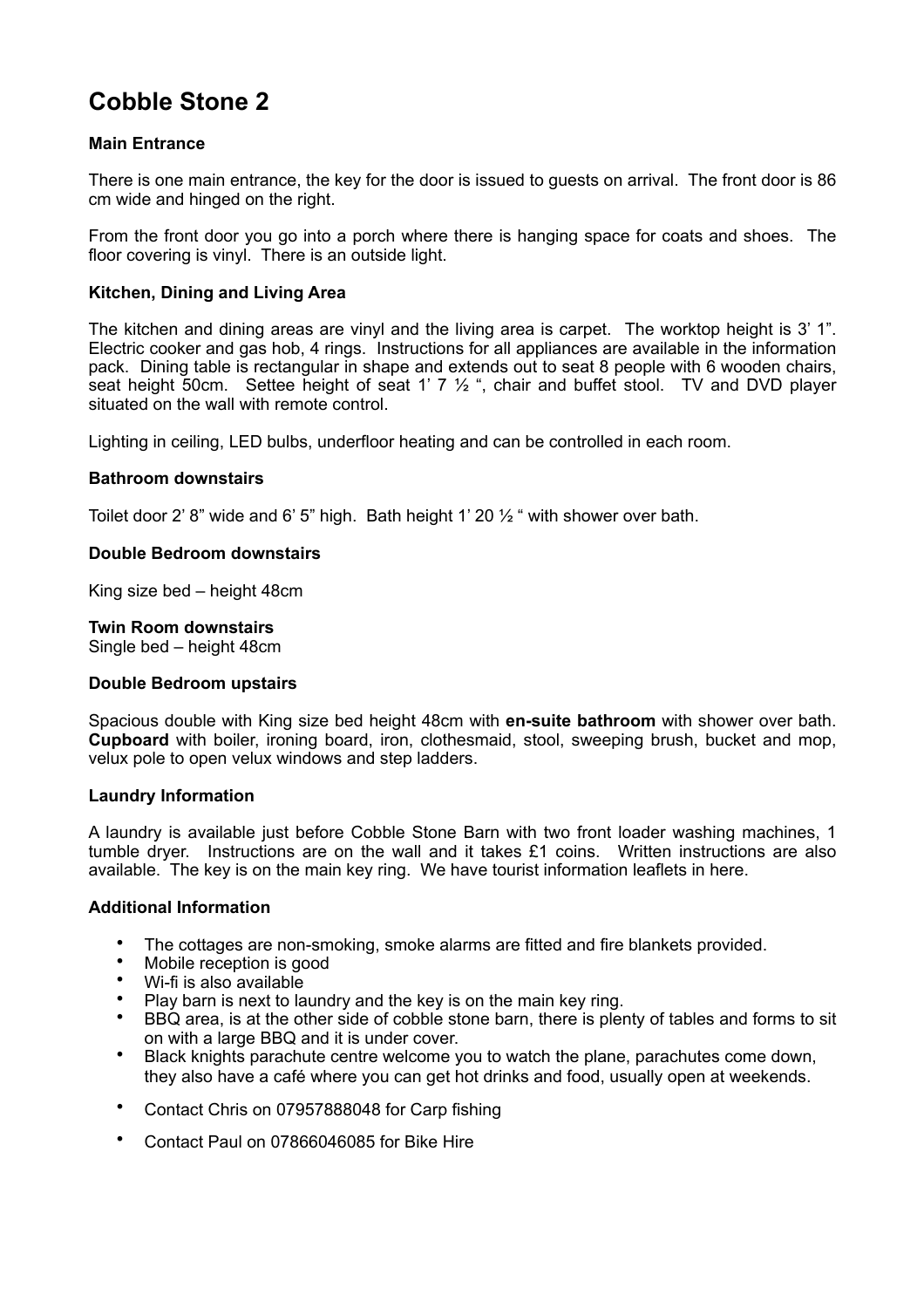# **Cobble Stone 3**

## **Main Entrance**

There is one main entrance, the key for the door is issued to guests on arrival. The front door is 86cm wide and hinged on the right.

From the front door you go into a porch where there is hanging space for coats and shoes. The floor covering is vinyl. There is an outside light.

## **Kitchen, Dining and Living Area**

The kitchen and dining areas are vinyl and the living area is carpet. The worktop height is 3' 1". Electric cooker and gas hob, 4 rings. Instructions for all appliances are available in the information pack. Dining table is rectangular in shape and extends out to seat 8 people with 6 wooden chairs, seat height 50cm . Settee height of seat 1' 7  $\frac{1}{2}$  " and chair. TV and DVD player situated on the wall with remote control.

Lighting in ceiling, LED bulbs, underfloor heating and can be controlled in each room.

#### **Bathroom downstairs**

Toilet door 2' 8" wide and 6' 5" high. Bath height 1' 20  $\frac{1}{2}$ " with shower over bath.

#### **Double Bedroom downstairs**

King size bed – height 48cm

## **Twin Room downstairs**

Single bed – height 48cm

#### **Double Bedroom upstairs**

Spacious double with King size bed height 48cm with **en-suite bathroom** with shower over bath. **Cupboard** with boiler, ironing board, iron, clothesmaid, stool, sweeping brush, bucket and mop, velux pole to open velux windows and step ladders.

## **Laundry Information**

A laundry is available just before Cobble Stone Barn with two front loader washing machines, 1 tumble dryer. Instructions are on the wall and it takes £1 coins. Written instructions are also available. The key is on the main key ring. We have tourist information leaflets in here.

- The cottages are non-smoking, smoke alarms are fitted and fire blankets provided.
- Mobile reception is good
- Wi-fi is also available
- Play barn is next to laundry and the key is on the main key ring.
- BBQ area, is at the other side of cobble stone barn, there is plenty of tables and forms to sit on with a large BBQ and it is under cover.
- Black knights parachute centre welcome you to watch the plane, parachutes come down, they also have a café where you can get hot drinks and food, usually open at weekend
- Contact Chris on 07957888048 for Carp fishing
- Contact Paul on 07866046085 for Bike Hire